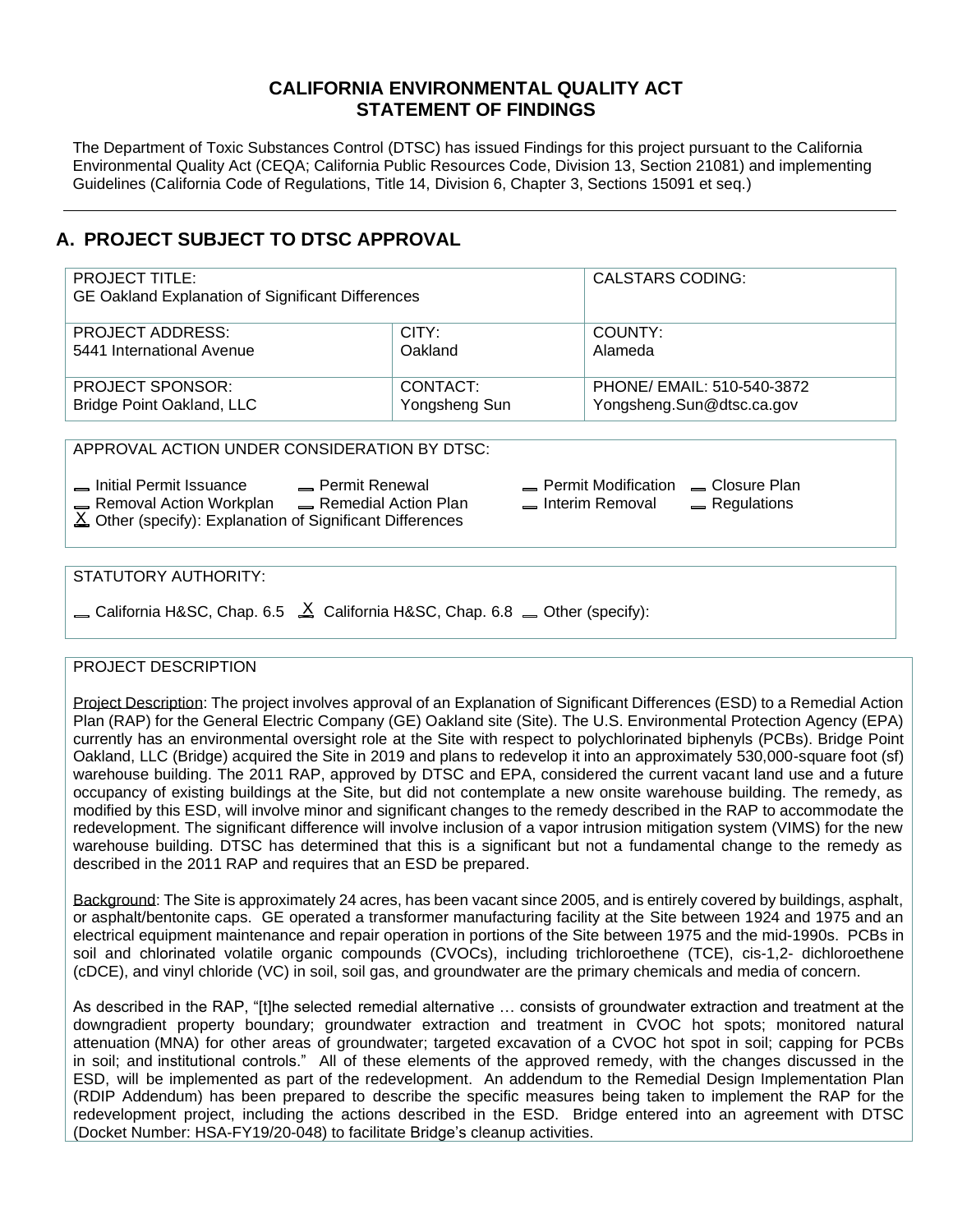Project Activities: The draft final ESD describes the following minor changes that will be made to the remedy in conjunction with the redevelopment:

- Removal of the existing site-wide cap construction of a new cap for the redevelopment, to various depths depending on the planned ground surface: (1) concrete pavement; or (2) concrete building slab. Drainage for the new cap (i.e., surface water control system) will be functionally equivalent to the existing system;
- Modification of the existing onsite components of the groundwater remedy (treatment system, extraction wells, monitoring wells, and related infrastructure) as needed to allow for the construction of the planned warehouse building. Some monitoring wells will be destroyed and new wells will be installed after construction of the new building. The modified network will continue to provide volatile organic compound (VOC) source control and containment as described in the 2011 RAP;
- Expansion of the VOC excavation extent to include an additional area near existing Building 1 in the vicinity of borehole 5GP5 for mass removal and to reduce potential impacts to soil gas and groundwater in the area; and
- Excavation of soil with the highest known concentrations of PCBs remaining on the Site. A total estimated volume of 2,650 cubic yards of soil will be excavated for off-site disposal at a permitted facility.

The VIMS will be a sub-slab depressurization system (SSD) with components that are integral to the new warehouse building design. The integrated components of the SSD system will be installed during building construction and will be active and tested prior to building occupancy.

The SSD system will cover the entire ground-floor footprint of the new warehouse building (approximately 530,000 sf). Testing will consist of indoor air and sub-slab soil vapor sampling. Based on testing, chemicals of concern (COCs) for indoor air and sub-slab vapor will be identified and site-specific commercial/industrial cleanup goals for COCs in soil gas beneath and indoor air within the new building will be developed under DTSC oversight consistent with DTSC's Human Health Risk Assessment Note 3. The expected outcome from the addition of the VIMS is to continue to have a remedy in place that is protective of human health (i.e. future building occupants) and the environment.

DTSC finds that the GE Site Redevelopment and Redevelopment Project (PLS19-076/ER18-013) Environmental Impact Report (EIR) prepared and certified by the City of Oakland evaluated the full scope of the activities that DTSC is approving in the Draft Final ESD and Draft Final RDIP Addendum and the approval is entirely consistent with the EIR. DTSC agrees with and incorporates all findings made by the City of Oakland when certifying the EIR.

## **B. LEAD AGENCY ENVIRONMENTAL DOCUMENT REVIEWED**

Lead Agency: City of Oakland

Lead Agency Environmental Document Title: GE Site Redevelopment and Redevelopment Project (PLS19- 076/ER18-013) Environmental Impact Report

Date Certified: 6/3/2020

State Clearinghouse Number: 2018122043

## **C. STATEMENT OF FINDINGS AND FACTS FOR ADEQUACY OF LEAD AGENCY ENVIRONMENTAL DOCUMENT**

**Using its independent judgment, DTSC makes the following findings:**

X The Lead Agency Final Environmental Document includes a description of the Project now before DTSC for decision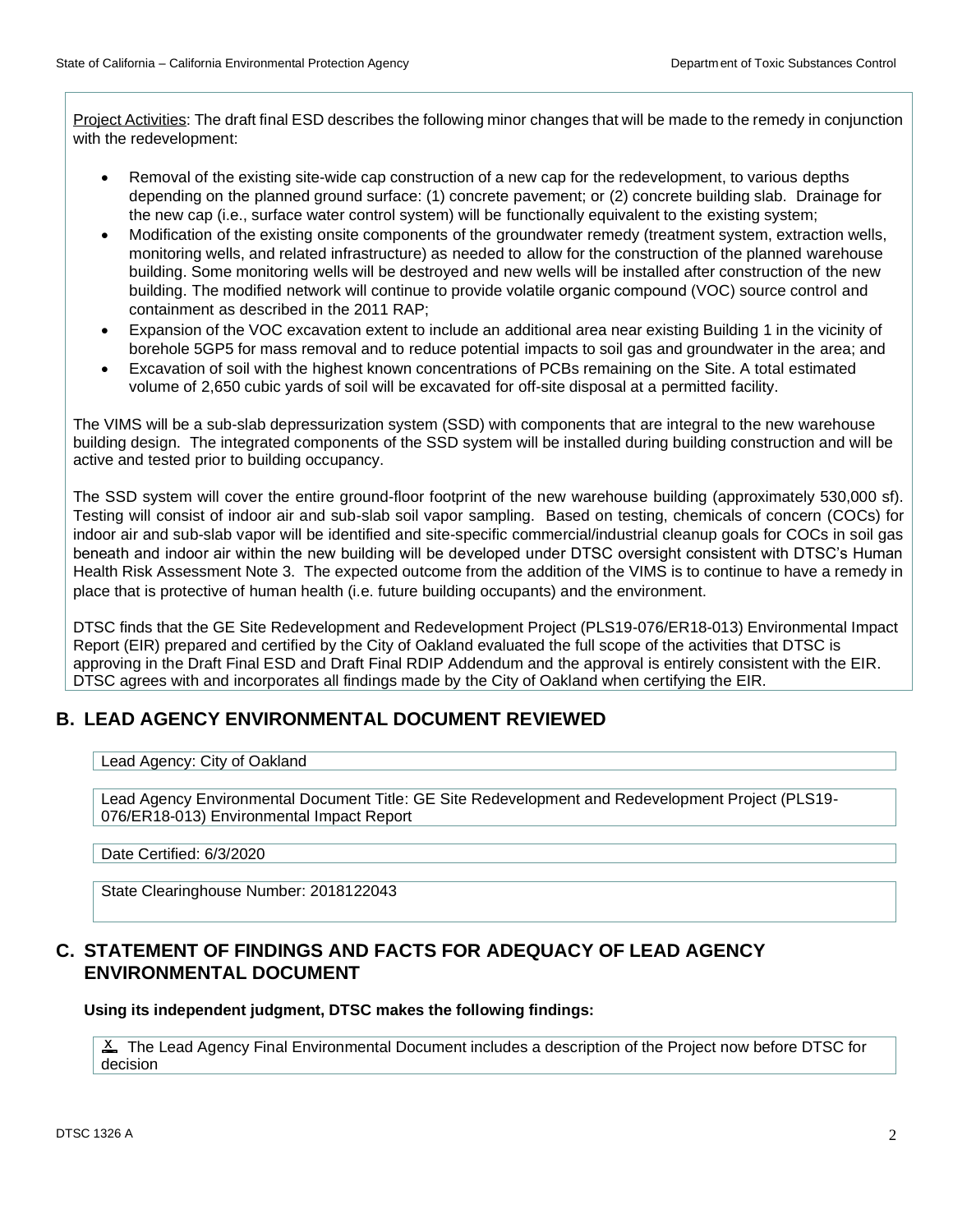X The Lead Agency Final Environmental Document adequately analyzed impacts associated with the Project before DTSC for decision.

S DTSC concurs with the findings made by the Lead Agency Final Environmental Document relating to the Project before DTSC for decision.

X Mitigation measures are included in the Lead Agency Final Environmental Document for the following resources that would potentially be affected by the DTSC project and have been or will be implemented by the project proponent:

| Aesthetics                    | Mitigation Measure: None                                       |
|-------------------------------|----------------------------------------------------------------|
| Agricultural Resources        | Mitigation Measure: None                                       |
| $\Delta$ Air Quality          | Mitigation Measure: AIR-1                                      |
| Biological Resources          | Mitigation Measure: None                                       |
| & Cultural Resources          | Mitigation Measure: CULT-1a, CULT-1b, CULT-1c, CULT-1d, CULT-2 |
| - Geology/ Soils              | Mitigation Measure: None                                       |
| & Greenhouse Gas Emissions    | Mitigation Measure: GHG-1, GHG-2, GHG-3                        |
| A Hazards/Hazardous Materials | Mitigation Measure: HAZ-1                                      |
| - Hydrology/ Water Quality    | Mitigation Measure: None                                       |
| - Land Use/Planning           | Mitigation Measure: None                                       |
| - Mineral Resources           | Mitigation Measure: None                                       |
| - Noise                       | Mitigation Measure: None                                       |
| - Population/Housing          | Mitigation Measure: None                                       |
| - Public Services             | Mitigation Measure: None                                       |
| $R$ Recreation                | Mitigation Measure: None                                       |
| Transportation/Traffic        | Mitigation Measure: None                                       |
| Utilities/ Service Systems    | Mitigation Measure: None                                       |

 $X$  Mitigation measures identified in the Lead Agency Final Environmental Document have been adopted by DTSC for this Project and have been or will be implemented by the project proponent to avoid, reduce, or substantially lessen the project impacts. No additional mitigation measures are necessary, and no additional mitigation monitoring plan is required pursuant to CEQA.

For each significant environmental effect identified for the Project:

 $\Sigma$  Changes or alterations have been required in, or incorporated into, the Project which avoid or substantially lessen the significant environmental effects as identified in the Lead Agency Final Environmental Document.

 $\Sigma$  Such changes or alterations are within the responsibility and jurisdiction of City of Oakland and not DTSC.

Such changes have been adopted by this public agency or can and should be adopted by this public agency.

Mitigation measures included in the Lead Agency Final Environmental Document are infeasible, and therefore, will not be incorporated into the DTSC Project for the following reasons:

#### **Based on the above findings, DTSC concludes:**

The proposed Project will not result in significant and unavoidable effects to the environment.

 $X$  The proposed Project will result in significant and unavoidable effects to the following environmental resources:\*

**Aesthetics** Agricultural Resources